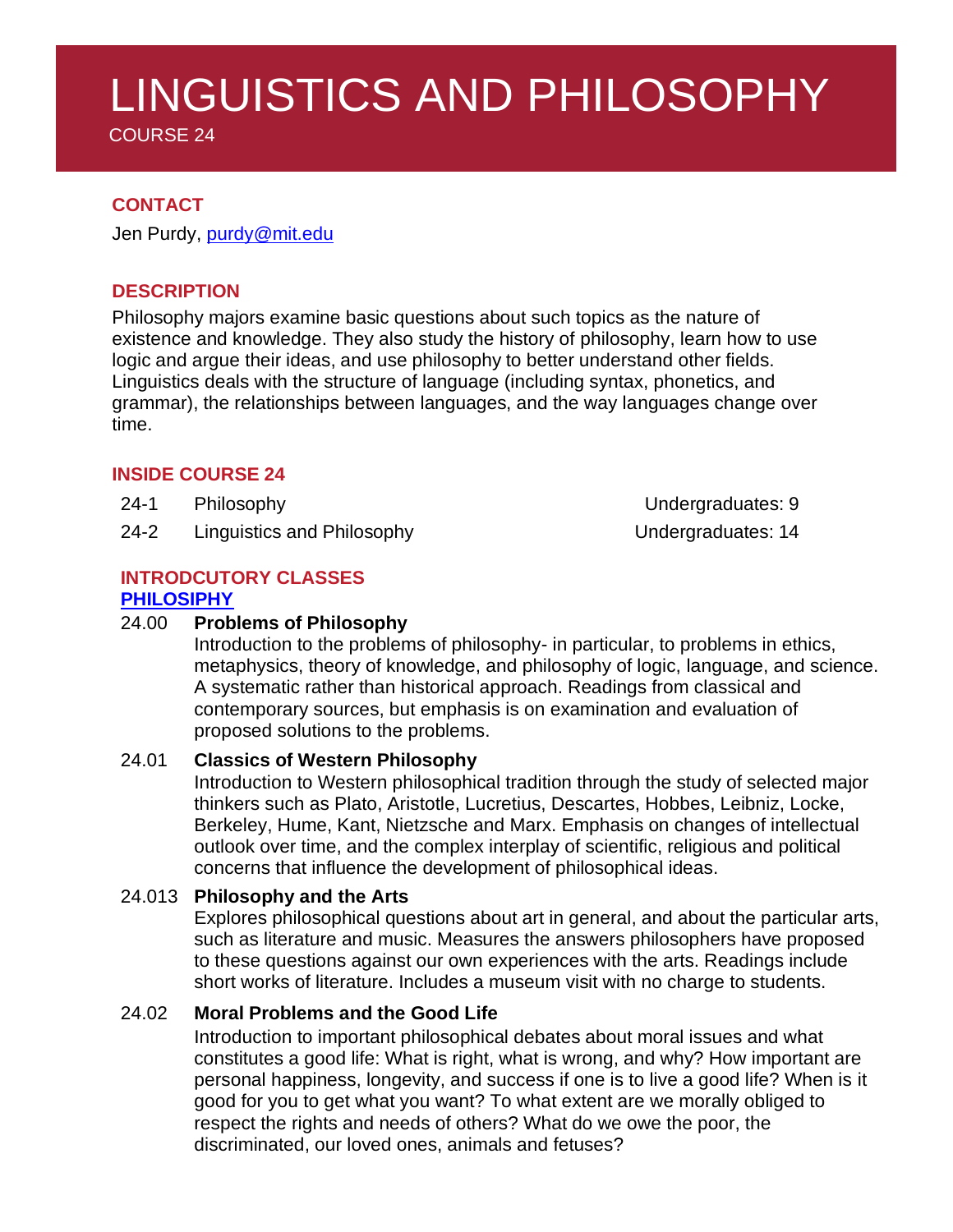COURSE 24

## 24.04J **Justice**

Provides an introduction to contemporary political thought centered around the ideal of justice and the realities of injustice. Examines what a just society might look like and how we should understand various forms of oppression and domination. Studies three theories of justice (utilitarianism, libertarianism, and egalitarian liberalism) and brings them into conversation with other traditions of political thought (critical theory, communitarianism, republicanism, and poststructuralism). Readings cover foundational debates about equality, freedom, recognition, and power.

## 24.05 **Philosophy and Religion**

Uses key questions in the philosophy of religion to introduce tools of contemporary philosophy. Explores what defines a god, the possibility of the existence of gods, the potential conflict between religion and science, whether morality requires a divine author, and religious tolerance.

#### 24.06J **Bioethics**

Considers ethical questions that have arisen from the growth of biomedical research and the health-care industry since World War II. Should doctors be allowed to help patients end their lives? If so, when and how? Should embryos be cloned for research and/or reproduction? Should parents be given control over the genetic make-up of their children? What types of living things are appropriate to use as research subjects? How should we distribute scarce and expensive medical resources? Draws on philosophy, history, and anthropology to show how problems in bioethics can be approached from a variety of perspectives.

## 24.07 **The Ethics of Climate Change**

Deals with ethical questions raised by the way in which our climate is changing as a result of fossil fuel consumption. Explores the moral problems raised by these effects, the obligations of individuals and governments, the difficulties involved in dealing with uncertainty, catastrophe, and the ethics of future generations.

#### 24.09 **Minds and Machines**

Introduction to philosophy of mind. Can computers think? Is the mind an immaterial thing? Alternatively, is the mind the brain? How can creatures like ourselves think thoughts that are about things? Can I know whether your experiences are the same as mine when we both look at raspberries, fire trucks, and stoplights? Can consciousness be given a scientific explanation?

## **[LINGUISTICS](https://linguistics.mit.edu/undergraduate/)**

#### 24.900 **Introduction to Linguistics**

Studies what is language and what does knowledge of a language consist of. It asks how do children learn languages and is language unique to humans; why are there many languages; how do languages change; is any language or dialect superior to another; and how are speech and writing related. Context for these and similar questions provided by basic examination of internal organization of sentences, words, and sound systems. Assumes no prior training in linguistics.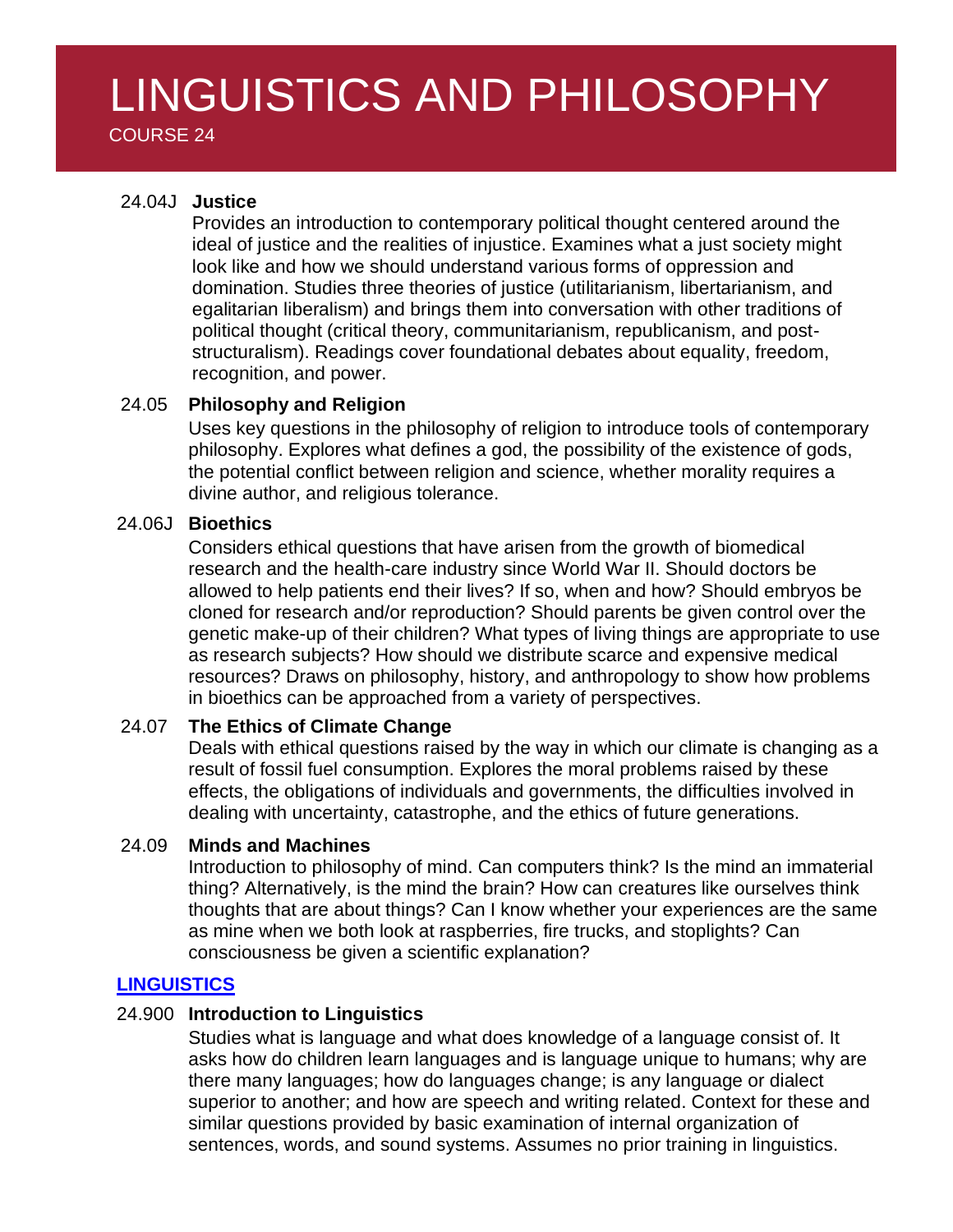COURSE 24

### 24.917 **ConLangs: How to Construct a Language**

Explores languages that have been deliberately constructed (ConLangs), including Esperanto, Klingon, and Tolkien's Elvish. Students construct their own languages while considering phenomena from a variety of languages of the world. Topics include writing systems, phonology (basic units of speech and how they combine), morphology (structure of words), syntax (how words are put together), and semantics (the expression of meaning, and what language leaves unexpressed). Through regular assignments, students describe their constructed language in light of the topics discussed. Final assignment is a grammatical description of the new language.

#### **COURSE 24-FRIENDLY UROP AREAS**

Research Laboratory for Electronics (RLE)

## **GET INVOLVED WITH COURSE 24**

MIT Philosophy Club Hungry Wugs (linguistics)

#### **SKILLS**

Strong interpersonal and communication skills Ability to conduct research Interpret and write technical papers

## **POSSIBLE FUTURE POSITIONS**

- **Editorial assistant:** The position of editorial assistant is both an editorial and an administrative position. For instance, editorial assistants oversee freelance writers to make sure that they'll be able to submit the commissioned articles on time. Occasionally, they are also asked to write articles and do basic proofreading on commissioned articles before submitting them to the editor.
- **Paralegal:** One of the most important roles of a paralegal is to assist their attorney in preparing for trials, hearings, and closings. A large part of this consists of conducting legal research and gathering relevant information to the case. A large part of a paralegal's day is spent drafting legal documents. This can include drafting correspondence and pleadings, such as complaints, subpoenas, interrogatories, deposition notices, pretrial orders, and legal briefs with various parties.
- **Public policy analyst:** Policy analysts work by trying to change, adjust, or implement new public policies, regulations, and laws. They often work either directly in government or for non-government organizations which extensively lobby for policy adjustments. Even some for-profit companies use policy analysts to help steer regulation and political action in favorable ways.